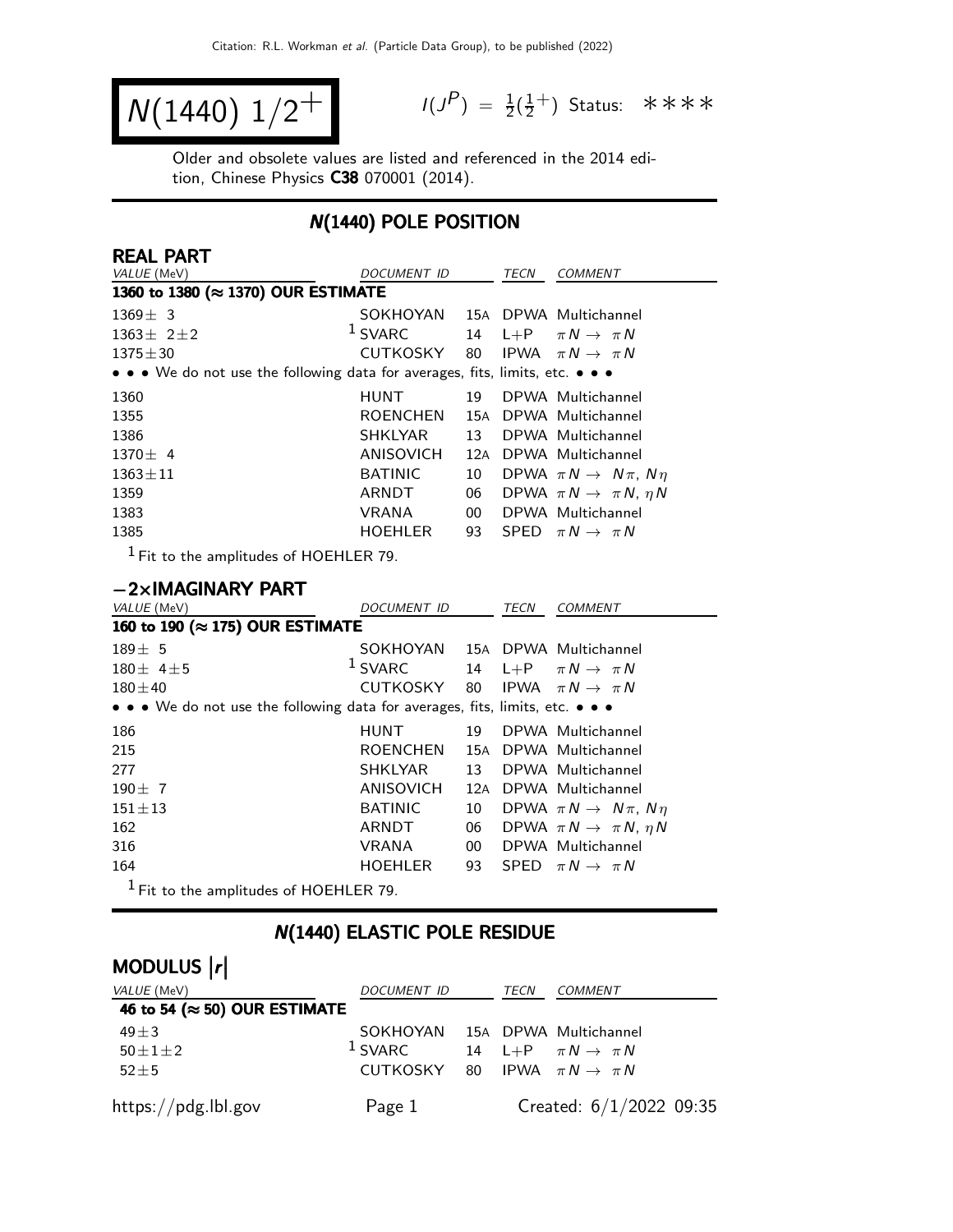• • • We do not use the following data for averages, fits, limits, etc. • • •

| - 62       |         | ROENCHEN 15A DPWA Multichannel               |
|------------|---------|----------------------------------------------|
| 126        |         | SHKLYAR 13 DPWA Multichannel                 |
| 48 $\pm$ 3 |         | ANISOVICH 12A DPWA Multichannel              |
| 44         | BATINIC | 10 DPWA $\pi N \rightarrow N \pi$ , $N \eta$ |
| -38        | ARNDT   | 06 DPWA $\pi N \rightarrow \pi N$ , $\eta N$ |
| 40         | HOEHLER | 93 SPED $\pi N \rightarrow \pi N$            |
|            |         |                                              |

1 Fit to the amplitudes of HOEHLER 79.

#### PHASE θ

| VALUE $(^\circ)$                                                              | DOCUMENT ID                                |    | TECN | <b>COMMENT</b>                            |
|-------------------------------------------------------------------------------|--------------------------------------------|----|------|-------------------------------------------|
| $-100$ to $-80$ ( $\approx -90$ ) OUR ESTIMATE                                |                                            |    |      |                                           |
| $-82\pm 5$                                                                    | SOKHOYAN 15A DPWA Multichannel             |    |      |                                           |
| $-88+1+2$                                                                     | <sup>1</sup> SVARC                         |    |      | 14 L+P $\pi N \rightarrow \pi N$          |
| $-100\pm35$                                                                   | CUTKOSKY 80 IPWA $\pi N \rightarrow \pi N$ |    |      |                                           |
| • • • We do not use the following data for averages, fits, limits, etc. • • • |                                            |    |      |                                           |
| $-98$                                                                         | <b>ROENCHEN</b>                            |    |      | 15A DPWA Multichannel                     |
| $-60$                                                                         | <b>SHKLYAR</b>                             | 13 |      | DPWA Multichannel                         |
| $-78 + 4$                                                                     | <b>ANISOVICH</b>                           |    |      | 12A DPWA Multichannel                     |
| - 88                                                                          | <b>BATINIC</b>                             | 10 |      | DPWA $\pi N \rightarrow N \pi$ , $N \eta$ |
| $-98$                                                                         | ARNDT                                      | 06 |      | DPWA $\pi N \rightarrow \pi N$ , $\eta N$ |
| $1$ Fit to the amplitudes of HOEHLER 79.                                      |                                            |    |      |                                           |

## N(1440) INELASTIC POLE RESIDUE

The "normalized residue" is the residue divided by  $\Gamma_{pole}/2$ .

# Normalized residue in  $N\pi \rightarrow N(1440) \rightarrow N\eta$ <br>MODULUS

| <b>MODULUS</b>  | PHASE $(^\circ)$                                                                 | DOCUMENT ID                     | TECN | COMMENT        |
|-----------------|----------------------------------------------------------------------------------|---------------------------------|------|----------------|
|                 | • • • We do not use the following data for averages, fits, limits, etc. • • •    |                                 |      |                |
| 0.078           | $-27$                                                                            | ROENCHEN 15A DPWA Multichannel  |      |                |
|                 | Normalized residue in $N\pi \rightarrow N(1440) \rightarrow \Delta \pi$ , P-wave |                                 |      |                |
| <b>MODULUS</b>  | PHASE $(^\circ)$                                                                 | DOCUMENT ID TECN                |      | <i>COMMENT</i> |
| $0.27 \pm 0.02$ | $38 \pm 5$                                                                       | SOKHOYAN 15A DPWA Multichannel  |      |                |
|                 | • • • We do not use the following data for averages, fits, limits, etc. • • •    |                                 |      |                |
| $0.27 + 0.02$   | $40 + 5$                                                                         | ANISOVICH 12A DPWA Multichannel |      |                |
|                 | Normalized residue in $N\pi \rightarrow N(1440) \rightarrow AK$                  |                                 |      |                |
| <b>MODULUS</b>  | PHASE $(^\circ)$                                                                 | DOCUMENT ID                     | TECN | <b>COMMENT</b> |
|                 | • • • We do not use the following data for averages, fits, limits, etc. • • •    |                                 |      |                |
| 0.016           | 145                                                                              | ROENCHEN 15A DPWA Multichannel  |      |                |
|                 | Normalized residue in $N\pi \rightarrow N(1440) \rightarrow \Sigma K$            |                                 |      |                |
| <b>MODULUS</b>  | PHASE $(^\circ)$                                                                 | <b>DOCUMENT ID</b>              | TECN | <b>COMMENT</b> |
|                 | • • • We do not use the following data for averages, fits, limits, etc. • • •    |                                 |      |                |
| 0.027           | 113                                                                              | ROENCHEN 15A DPWA Multichannel  |      |                |
|                 |                                                                                  |                                 |      |                |
|                 |                                                                                  |                                 |      |                |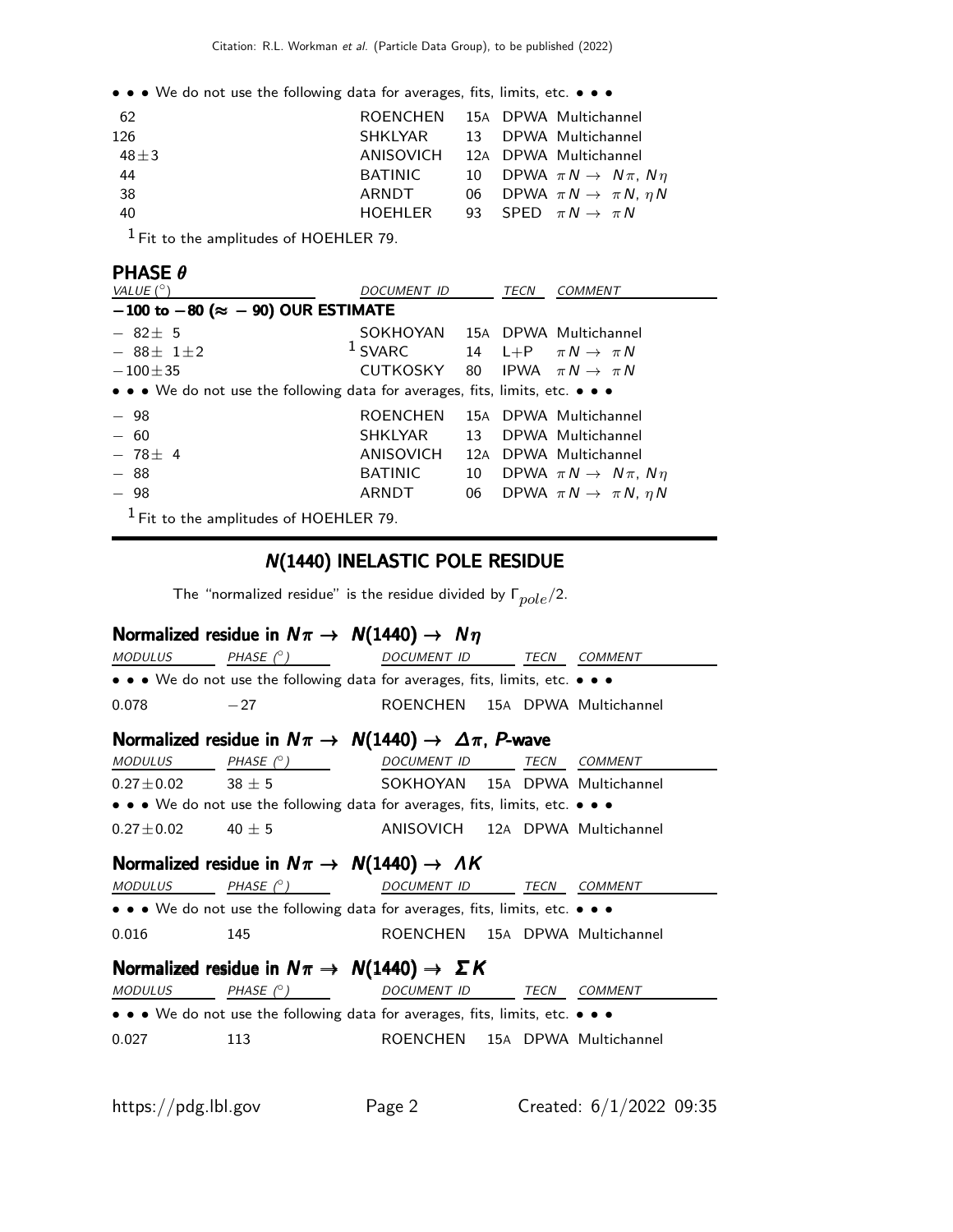| Normalized residue in $N\pi \to N(1440) \to N(\pi\pi)^{l=0}_{S-wave}$ |                  |                                                                               |             |         |  |  |  |
|-----------------------------------------------------------------------|------------------|-------------------------------------------------------------------------------|-------------|---------|--|--|--|
| <b>MODULUS</b>                                                        | PHASE $(^\circ)$ | <i>DOCUMENT ID</i>                                                            | <b>TECN</b> | COMMENT |  |  |  |
| $0.21 \pm 0.04$                                                       | $-136 + 4$       | SOKHOYAN 15A DPWA Multichannel                                                |             |         |  |  |  |
|                                                                       |                  | • • • We do not use the following data for averages, fits, limits, etc. • • • |             |         |  |  |  |
| $0.21\pm0.05$                                                         | $-135 \pm 7$     | ANISOVICH 12A DPWA Multichannel                                               |             |         |  |  |  |

#### N(1440) BREIT-WIGNER MASS

| VALUE (MeV)      |                                                                               | DOCUMENT ID     |                 | TECN | <b>COMMENT</b>                               |
|------------------|-------------------------------------------------------------------------------|-----------------|-----------------|------|----------------------------------------------|
| 1410             | to 1470 (≈ 1440) OUR ESTIMATE                                                 |                 |                 |      |                                              |
| 1417             | ± 4                                                                           | $1$ HUNT        | 19              |      | DPWA Multichannel                            |
| 1430             | $+10$                                                                         | SOKHOYAN        | 15A             |      | DPWA Multichannel                            |
| $1515 \pm 15$    |                                                                               | $1$ SHKLYAR     | 13              |      | DPWA Multichannel                            |
| $1485.0 \pm 1.2$ |                                                                               | $1$ ARNDT       |                 |      | 06 DPWA $\pi N \rightarrow \pi N$ , $\eta N$ |
| 1440 $\pm 30$    |                                                                               | <b>CUTKOSKY</b> |                 |      | 80 IPWA $\pi N \rightarrow \pi N$            |
| $1410 + 12$      |                                                                               | <b>HOEHLER</b>  | 79              |      | IPWA $\pi N \rightarrow \pi N$               |
|                  | • • • We do not use the following data for averages, fits, limits, etc. • • • |                 |                 |      |                                              |
| 1430 $\pm$ 8     |                                                                               | ANISOVICH       | 12A             |      | DPWA Multichannel                            |
| $1412 \pm 2$     |                                                                               | $1$ SHRESTHA    | 12A             |      | DPWA Multichannel                            |
| 1439             | $+19$                                                                         | <b>BATINIC</b>  | 10              |      | DPWA $\pi N \rightarrow N \pi$ , $N \eta$    |
| 1518             | ± 5                                                                           | <b>PENNER</b>   | 02C             |      | DPWA Multichannel                            |
| 1479             | $\pm 80$                                                                      | <b>VRANA</b>    | 00 <sup>1</sup> |      | DPWA Multichannel                            |
|                  | $1$ Statistical error only.                                                   |                 |                 |      |                                              |

## N(1440) BREIT-WIGNER WIDTH

| <i>VALUE</i> (MeV)                                                            | <i>DOCUMENT ID</i> |                 | TECN | <b>COMMENT</b>                            |
|-------------------------------------------------------------------------------|--------------------|-----------------|------|-------------------------------------------|
| 250 to 450 (≈ 350) OUR ESTIMATE                                               |                    |                 |      |                                           |
| $257 \pm 11$                                                                  | $1$ HUNT           | 19              |      | DPWA Multichannel                         |
| $360 \pm 30$                                                                  | SOKHOYAN           | 15A             |      | DPWA Multichannel                         |
| $605 + 90$                                                                    | $1$ SHKLYAR        | 13              |      | DPWA Multichannel                         |
| $284 + 18$                                                                    | $1$ ARNDT          | 06              |      | DPWA $\pi N \rightarrow \pi N$ , $\eta N$ |
| 340 $\pm$ 70                                                                  | <b>CUTKOSKY</b>    |                 |      | 80 IPWA $\pi N \rightarrow \pi N$         |
| $135 + 10$                                                                    | <b>HOEHLER</b>     | 79              |      | IPWA $\pi N \rightarrow \pi N$            |
| • • • We do not use the following data for averages, fits, limits, etc. • • • |                    |                 |      |                                           |
| $365 \pm 35$                                                                  | ANISOVICH          | 12A             |      | DPWA Multichannel                         |
| $248 + 5$                                                                     | $1$ SHRESTHA       | 12A             |      | DPWA Multichannel                         |
| $437 \pm 141$                                                                 | <b>BATINIC</b>     | 10              |      | DPWA $\pi N \rightarrow N \pi$ , $N \eta$ |
| $668 \pm 41$                                                                  | <b>PENNER</b>      | 02C             |      | DPWA Multichannel                         |
| $490 \pm 120$                                                                 | VRANA              | 00 <sup>1</sup> |      | DPWA Multichannel                         |
| <sup>1</sup> Statistical error only.                                          |                    |                 |      |                                           |

## N(1440) DECAY MODES

The following branching fractions are our estimates, not fits or averages.

|              | Mode                |        | Fraction $(\Gamma_i/\Gamma)$ |
|--------------|---------------------|--------|------------------------------|
| $I_1$ $N\pi$ |                     |        | $55 - 75$ %                  |
|              | https://pdg.lbl.gov | Page 3 | Created: $6/1/2022$ 09:35    |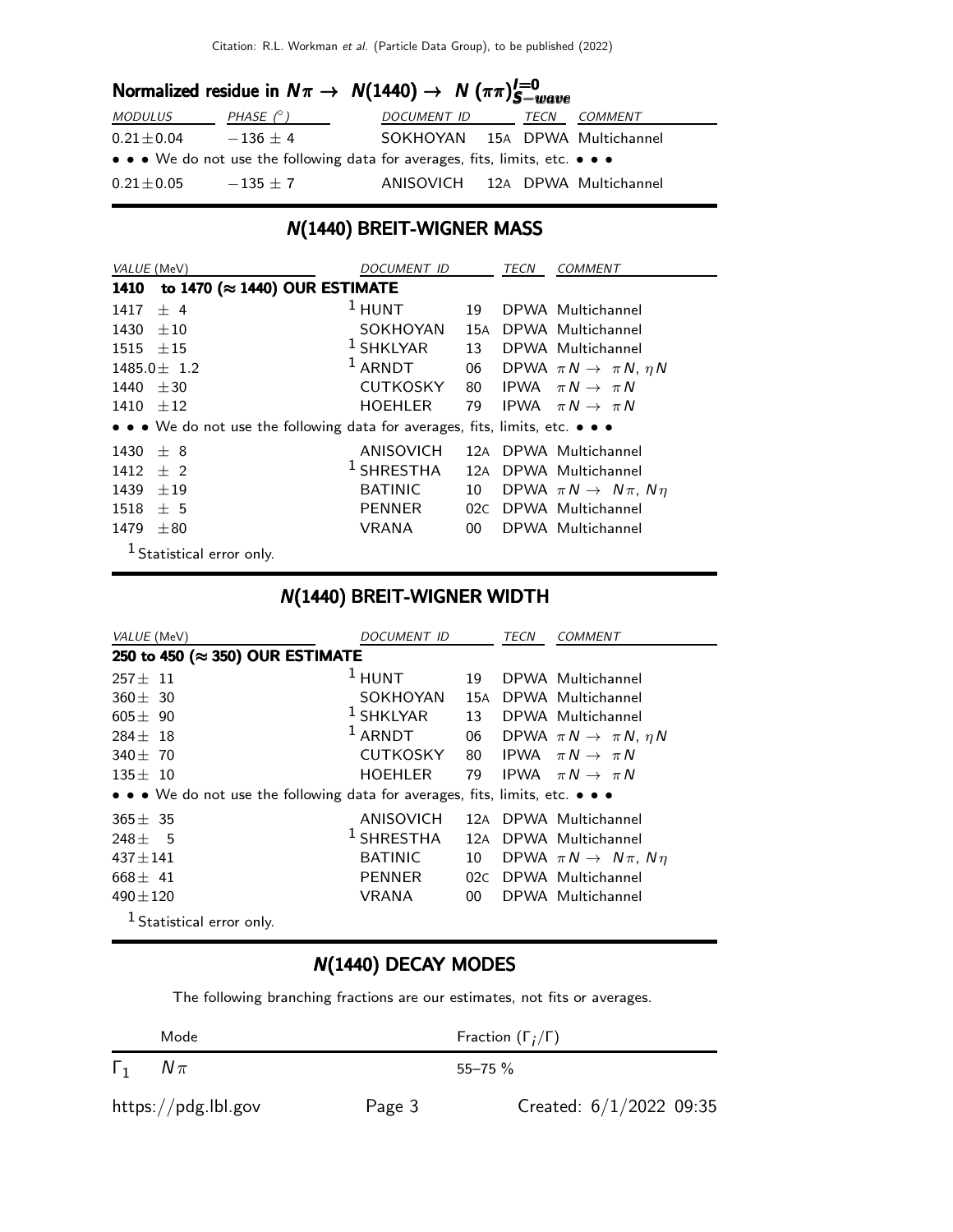| 17-50 %           |
|-------------------|
|                   |
| $11 - 23 \%$      |
| $0.035 - 0.048$ % |
| $0.02 - 0.04 \%$  |
|                   |

## N(1440) BRANCHING RATIOS

| $\Gamma(N\pi)/$<br><sup>I</sup> total    |                                                                               |     |      |                                           |  |
|------------------------------------------|-------------------------------------------------------------------------------|-----|------|-------------------------------------------|--|
| VALUE $(\%)$                             | DOCUMENT ID                                                                   |     | TECN | <b>COMMENT</b>                            |  |
| to 75 ( $\approx$ 65) OUR ESTIMATE<br>55 |                                                                               |     |      |                                           |  |
| 59<br>±2                                 | $1$ HUNT                                                                      | 19  |      | DPWA Multichannel                         |  |
| 63 $\pm 2$                               | SOKHOYAN                                                                      |     |      | 15A DPWA Multichannel                     |  |
| 56 $\pm 2$                               | $^1$ SHKLYAR                                                                  | 13  |      | DPWA Multichannel                         |  |
| $78.7 \pm 1.6$                           | $1$ ARNDT                                                                     | 06  |      | DPWA $\pi N \rightarrow \pi N$ , $\eta N$ |  |
| 68 $\pm 4$                               | <b>CUTKOSKY</b>                                                               | 80  |      | IPWA $\pi N \rightarrow \pi N$            |  |
| $51 + 5$                                 | HOEHLER                                                                       | 79  |      | IPWA $\pi N \rightarrow \pi N$            |  |
|                                          | • • • We do not use the following data for averages, fits, limits, etc. • • • |     |      |                                           |  |
| 62 $\pm 3$                               | ANISOVICH                                                                     |     |      | 12A DPWA Multichannel                     |  |
| $64.8 \pm 0.9$                           | $1$ SHRESTHA                                                                  |     |      | 12A DPWA Multichannel                     |  |
| $62 + 4$                                 | <b>BATINIC</b>                                                                | 10  |      | DPWA $\pi N \rightarrow N \pi$ , $N \eta$ |  |
| $\pm 1$<br>57                            | <b>PENNER</b>                                                                 | 02C |      | DPWA Multichannel                         |  |
| 72 $\pm$ 5                               | <b>VRANA</b>                                                                  | 00  |      | DPWA Multichannel                         |  |
| $1$ Statistical error only.              |                                                                               |     |      |                                           |  |

### Γ $(Nη)/\Gamma_{\text{total}}$  Γ $_2/\Gamma$

| $\frac{1}{M}$ (N $\eta$ )/I total                                             |                    |      |                      | 12/1 |
|-------------------------------------------------------------------------------|--------------------|------|----------------------|------|
| VALUE (%)                                                                     | <i>DOCUMENT ID</i> | TECN | <i>COMMENT</i>       |      |
| • • • We do not use the following data for averages, fits, limits, etc. • • • |                    |      |                      |      |
| $0+1$                                                                         | VRANA              |      | 00 DPWA Multichannel |      |

| <b>DOCUMENT ID</b> |                                      | <b>TECN</b>                      | <b>COMMENT</b> |                                                                                                                                                                                                                                                                                                                                         |
|--------------------|--------------------------------------|----------------------------------|----------------|-----------------------------------------------------------------------------------------------------------------------------------------------------------------------------------------------------------------------------------------------------------------------------------------------------------------------------------------|
|                    |                                      |                                  |                |                                                                                                                                                                                                                                                                                                                                         |
| $1$ HUNT           | 19                                   |                                  |                |                                                                                                                                                                                                                                                                                                                                         |
|                    | 16                                   |                                  |                |                                                                                                                                                                                                                                                                                                                                         |
|                    |                                      |                                  |                |                                                                                                                                                                                                                                                                                                                                         |
| VRANA              | $00-1$                               |                                  |                |                                                                                                                                                                                                                                                                                                                                         |
|                    | 6 to 27 ( $\approx$ 15) OUR ESTIMATE | SHKLYAR<br>SOKHOYAN<br>ANISOVICH |                | $\Gamma(\Delta(1232)\pi, P$ -wave)/ $\Gamma_{\text{total}}$<br>DPWA Multichannel<br>DPWA Multichannel<br>15A DPWA Multichannel<br>• • • We do not use the following data for averages, fits, limits, etc. • • •<br>12A DPWA Multichannel<br><sup>1</sup> SHRESTHA 12A DPWA Multichannel<br>DPWA Multichannel<br>$1 - \cdot \cdot \cdot$ |

<sup>1</sup> Statistical error only.

| $\Gamma(N\sigma)/\Gamma_{\rm total}$ |                                |    |      |                         | $\Gamma_5/\Gamma$ |
|--------------------------------------|--------------------------------|----|------|-------------------------|-------------------|
| VALUE (%)                            | DOCUMENT ID                    |    | TECN | COMMENT                 |                   |
| $16\pm3$                             | $1$ HUNT                       | 19 |      | DPWA Multichannel       |                   |
| $27^{+4}_{-9}$                       | SHKLYAR                        | 16 |      | DPWA Multichannel       |                   |
| $17\pm 6$                            | SOKHOYAN 15A DPWA Multichannel |    |      |                         |                   |
| https://pdg.lbl.gov                  | Page 4                         |    |      | Created: 6/1/2022 09:35 |                   |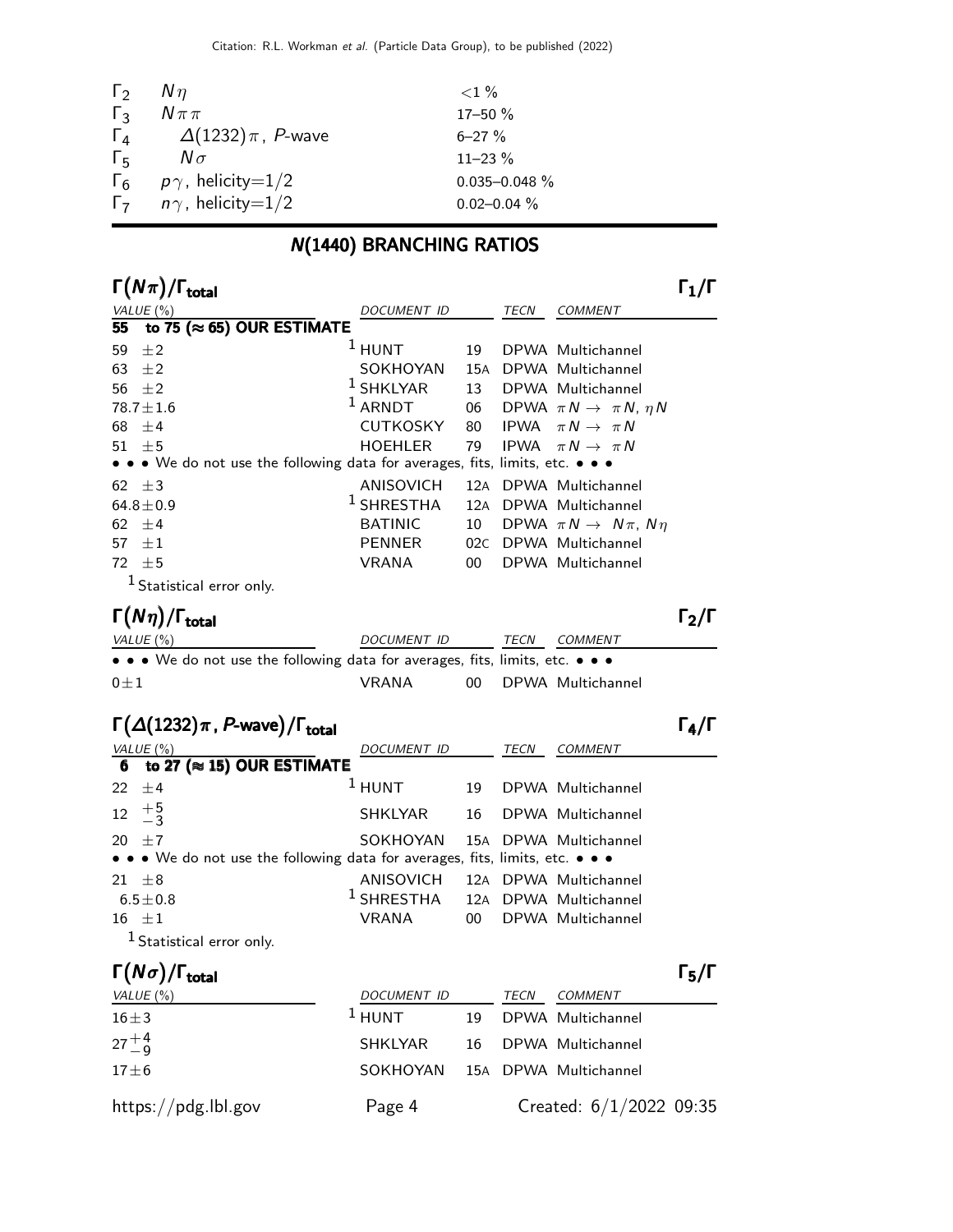• • • We do not use the following data for averages, fits, limits, etc. • • •

| $17 + 7$                                       | ANISOVICH 12A DPWA Multichannel             |  |                      |
|------------------------------------------------|---------------------------------------------|--|----------------------|
| $27 + 1$                                       | <sup>1</sup> SHRESTHA 12A DPWA Multichannel |  |                      |
| $12 + 1$                                       | VRANA                                       |  | 00 DPWA Multichannel |
| $\sim$ 1.4. $\sim$ $\sim$ $\sim$ $\sim$ $\sim$ |                                             |  |                      |

1 Statistical error only.

#### N(1440) PHOTON DECAY AMPLITUDES AT THE POLE

## $N(1440) \rightarrow p\gamma$ , helicity-1/2 amplitude  $A_{1/2}$

| MODULUS (GeV $^{-1/2}$ )                                                      | PHASE $(^\circ)$ | DOCUMENT ID                    | TECN | <i>COMMENT</i> |
|-------------------------------------------------------------------------------|------------------|--------------------------------|------|----------------|
| $-0.044 \pm 0.005$                                                            | $-40 + 8$        | SOKHOYAN 15A DPWA Multichannel |      |                |
| $-0.054^{+0.004}_{-0.003}$                                                    | $5^{+2}_{-5}$    | ROENCHEN 14 DPWA               |      |                |
| • • • We do not use the following data for averages, fits, limits, etc. • • • |                  |                                |      |                |
| $-0.060$                                                                      | $-23$            | ROENCHEN 15A DPWA Multichannel |      |                |

#### N(1440) BREIT-WIGNER PHOTON DECAY AMPLITUDES

## $N(1440) \rightarrow p\gamma$ , helicity-1/2 amplitude  $A_{1/2}$

| VALUE (GeV $^{-1/2}$ )                                                        | DOCUMENT ID           |    | TECN | <i>COMMENT</i>                        |  |  |
|-------------------------------------------------------------------------------|-----------------------|----|------|---------------------------------------|--|--|
| $-0.080$ to $-0.050$ ( $\approx -0.065$ ) OUR ESTIMATE                        |                       |    |      |                                       |  |  |
| $-0.091 \pm 0.007$                                                            | $1$ HUNT              | 19 |      | DPWA Multichannel                     |  |  |
| $-0.061 \pm 0.006$                                                            | SOKHOYAN              |    |      | 15A DPWA Multichannel                 |  |  |
| $-0.085 \pm 0.003$                                                            | $^1$ SHKLYAR          |    |      | 13 DPWA Multichannel                  |  |  |
| $-0.056 \pm 0.001$                                                            | $1$ WORKMAN           |    |      | 12A DPWA $\gamma N \rightarrow N \pi$ |  |  |
| $-0.051 \pm 0.002$                                                            | $1$ DUGGER            | 07 |      | DPWA $\gamma N \rightarrow \pi N$     |  |  |
| • • • We do not use the following data for averages, fits, limits, etc. • • • |                       |    |      |                                       |  |  |
| $-0.061 \pm 0.008$                                                            | ANISOVICH             |    |      | 12A DPWA Multichannel                 |  |  |
| $-0.084 \pm 0.003$                                                            | <sup>1</sup> SHRESTHA |    |      | 12A DPWA Multichannel                 |  |  |
| $-0.061$                                                                      | <b>DRECHSEL</b>       | 07 |      | DPWA $\gamma N \rightarrow \pi N$     |  |  |
| $-0.087$                                                                      | <b>PENNER</b>         |    |      | 02D DPWA Multichannel                 |  |  |
| <sup>1</sup> Statistical error only.                                          |                       |    |      |                                       |  |  |

## $N(1440) \rightarrow n\gamma$ , helicity-1/2 amplitude A<sub>1/2</sub>

| VALUE (GeV $^{-1/2}$ )                                                        | DOCUMENT ID                                 |    | TECN | COMMENT                               |  |  |
|-------------------------------------------------------------------------------|---------------------------------------------|----|------|---------------------------------------|--|--|
| 0.035 to 0.055 ( $\approx$ 0.045) OUR ESTIMATE                                |                                             |    |      |                                       |  |  |
| $0.013 \pm 0.012$                                                             | $1$ HUNT                                    | 19 |      | DPWA Multichannel                     |  |  |
| $0.043 \pm 0.012$                                                             | ANISOVICH 13B DPWA Multichannel             |    |      |                                       |  |  |
| $0.048 \pm 0.004$                                                             | $1$ CHEN                                    |    |      | 12A DPWA $\gamma N \rightarrow \pi N$ |  |  |
| • • • We do not use the following data for averages, fits, limits, etc. • • • |                                             |    |      |                                       |  |  |
| $0.040 \pm 0.005$                                                             | <sup>1</sup> SHRESTHA 12A DPWA Multichannel |    |      |                                       |  |  |
| 0.054                                                                         | DRECHSEL 07 DPWA $\gamma N \to \pi N$       |    |      |                                       |  |  |
| 0.121                                                                         | PENNER                                      |    |      | 02D DPWA Multichannel                 |  |  |
| <sup>1</sup> Statistical error only.                                          |                                             |    |      |                                       |  |  |